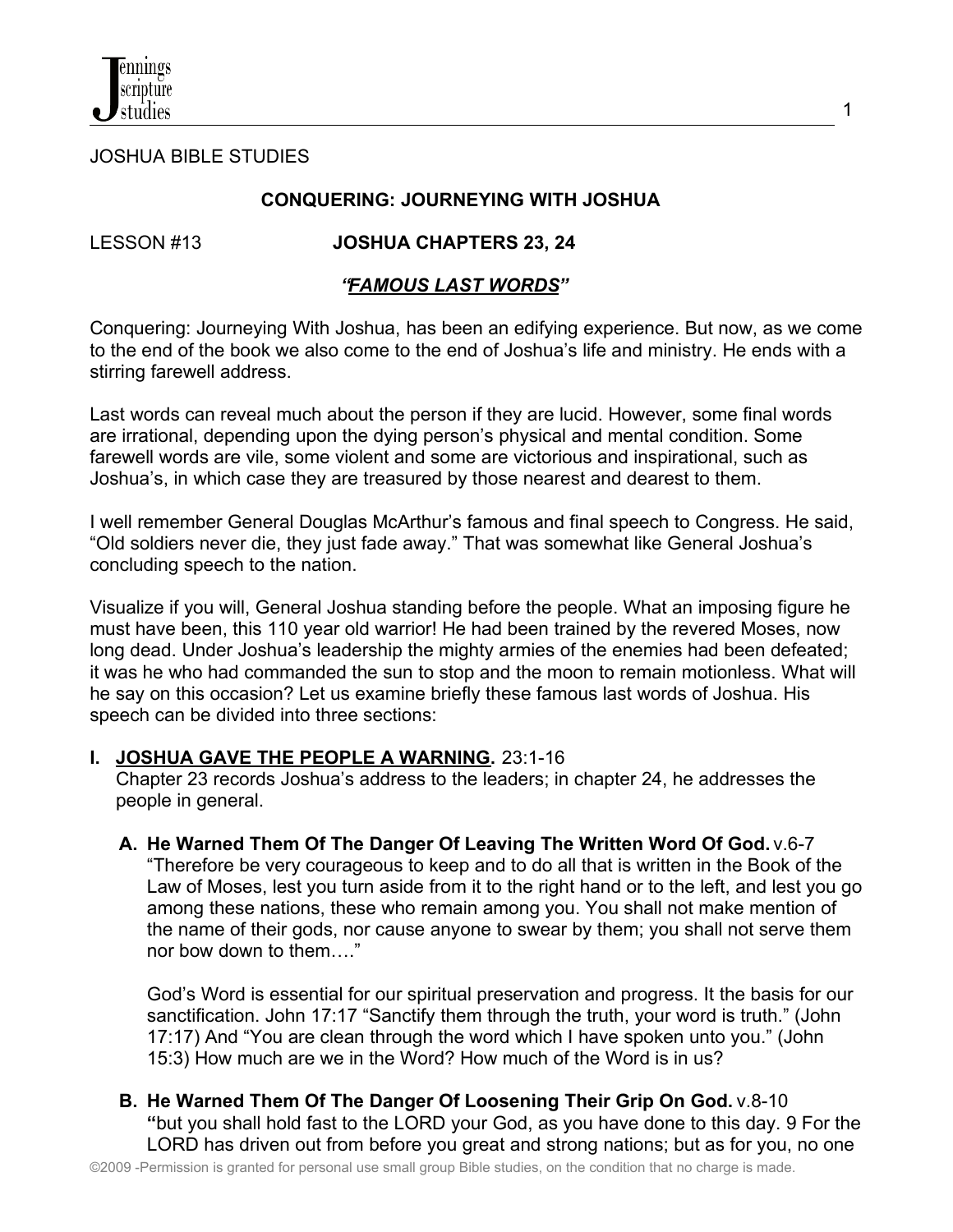

has been able to stand against you to this day. 10 One man of you shall chase a thousand, for the LORD your God is He who fights for you, as He has promised you."

 We conquer as we hold fast to God, for in so doing we are infused and enthused with His strength. The Psalmist said:

- "The Lord is my strength and my salvation." (Exodus 15:2)
- "The Lord is my strength and shield." (Psalm 28:7)
- "The Lord is my strength and song." (Psalm 118:14)

# **C. He Warned Them Of The Danger Of Lessening Their Love For God.** v.11-13

"Therefore take careful heed to yourselves, that you love the LORD your God. 12 Or else, if indeed you do go back, and cling to the remnant of these nations--these that remain among you--and make marriages with them, and go in to them and they to you, 13 know for certain that the LORD your God will no longer drive out these nations from before you. But they shall be snares and traps to you, and scourges on your sides and thorns in your eyes, until you perish from this good land which the LORD your God has given you."

The progress of the Israelites under the leadership of Joshua was the result of their:

- obedience to the Precepts of God "keep and do" the Word;
- allegiance to the Person of God "hold fast to the Lord";
- maintenance of their Passion for God "love the Lord."

## **II. JOSHUA GAVE THE PEOPLE A WITNESS.** 24:1-13

Joshua, quoting God Himself, gave witness to the fact that:

## **A. God Associated Himself With Israel's Successes.**

Seventeen times in the first thirteen verses the personal pronoun "I", representing God, appears. Some of the representative statements are: v.3 "I took Abraham"; v.5a "I sent Moses and Aaron"; v.5b "I plagued Egypt"; v.5c "I brought you out"; v.8a "I brought you into the land"; v.8b "I gave them into your hand."; v.8c "I destroyed them."

## **B. God Aligned Himself Against Israel's Foes.**

He drowned the Egyptians. v.6-7; He destroyed the Amorites.v.8; He delivered Canaan's inhabitants into Israel's hands. v.11 also 23:3.

## **C. God Activated The Forces Of Nature On Behalf Of Israel.**

Plagues - v.5; Darkness - v.7; Sea - v.7; Hornets - v.12; (also stopped sun.10:11 and sent hail - 10:12-13).

## **D. God Allocated A Homeland For Israel.**

 Josh. 24:13 **-** *"*I have given you a land for which you did not labor…." The history of God's dealings with Israel and us, give witness that He is a good and faithful Father.

 Here in his last words, Joshua witnesses to God's faithfulness in keeping His promises and of God's goodness to Israel, His chosen people. He reviews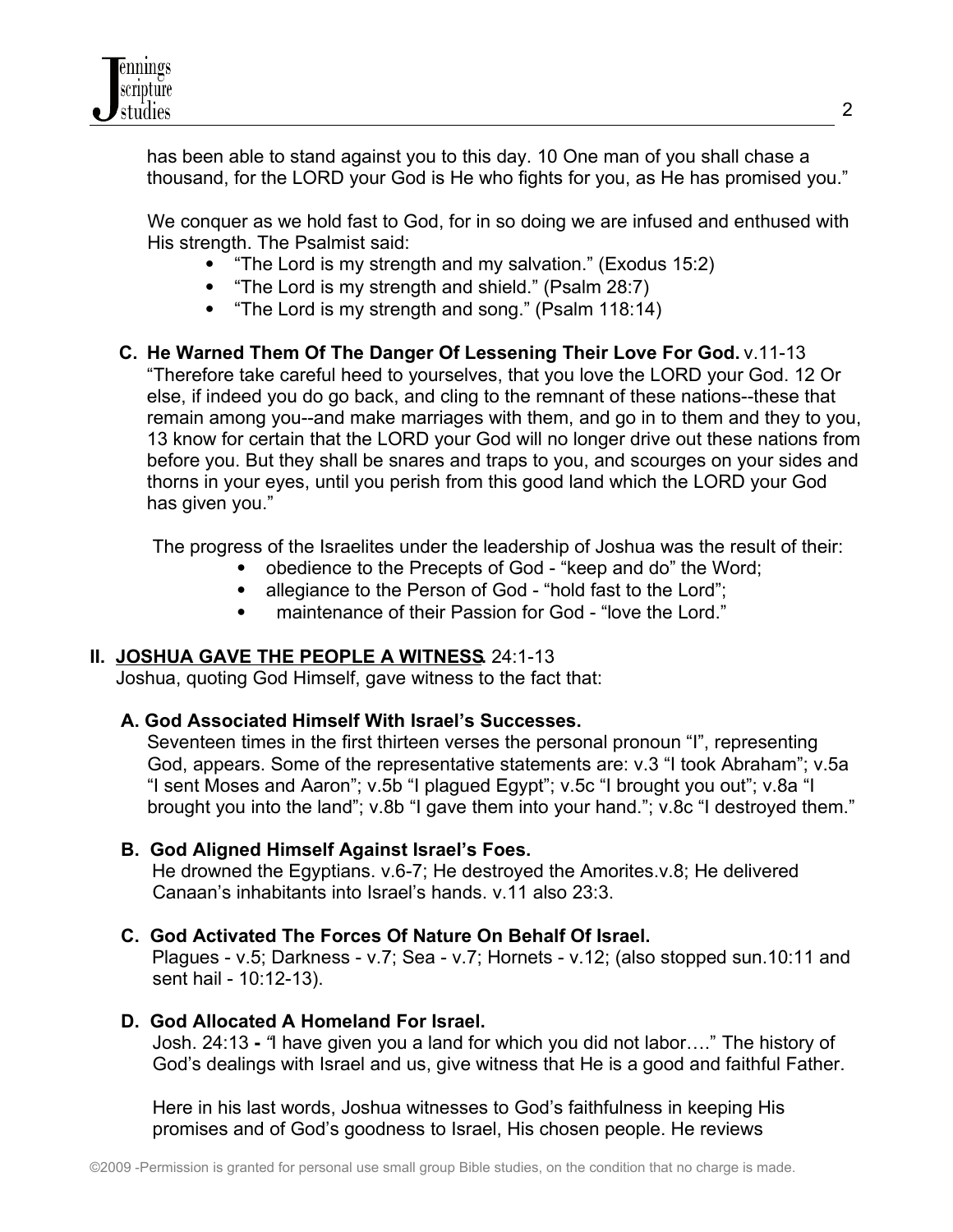

 God's history with Israel to refresh their memories and to rekindle the fire of their devotion to God. We need to review God's gracious dealings with us on a regular basis. "Count your many blessings; see what God has done!"

#### **III. JOSHUA GAVE THE PEOPLE A WATCHWORD 24:14-28**

 The watchword appears 10 times in these verses. What was it? Let us examine it as follows:

#### **A. The Watchword Articulated.** 24:14

 The word was *"serve" – "Serve the Lord!"* said Joshua. (24:14) The word "*serve*", in relation to God, appears 10 times in this passage and the words "*serve"* or "*served"* occur a total of 15 times.

#### **B. The Watchword Modeled.** 24:15

Joshua had been serving the Lord but here he recommits himself and his family to serve Jehovah. That is Leadership! He has modeled servanthood from the days that he was Moses assistant to his last days.

#### **C. The Watchword Embraced.** 24:16-24

 Three times the people responded saying, "we will serve the Lord" v.18,21,and 24. Joshua chides them in Josh. 24:19 saying, "You cannot serve the Lord, for He is a holy God. He is a jealous God; He will not forgive your transgressions nor your sins."

 Some Hebrew scholars render Josh. 24:19 as follows: "you shall not *cease* to serve the LORD…." While others interpret the words as: "You cannot serve the Lord, for he is holy and jealous, *unless* you put away the gods which your fathers served beyond the flood. For he is a jealous God…."

 Some suggest that Joshua was chiding them to see how strong their resolve to serve the Lord was. In either case, the people forcefully responded in v.21 saying, "No, but we will serve the Lord!"

#### **D. The Watchword Memorialized.** Josh. 24:25-28.

 Joshua then erected a visible reminder of their promise. "And Joshua said to all the people, "Behold, this stone shall be a witness to us, for it has heard all the words of the LORD which He spoke to us. It shall therefore be a witness to you, lest you deny your God." So Joshua let the people depart, each to his own inheritance." (24:27-28)

 The meeting is over. This was Joshua's "Swan Song." His death is recorded as follows: "Now it came to pass after these things that Joshua the son of Nun, the servant of the LORD, died, being one hundred and ten years old. And they buried him within the border of his inheritance at Timnath Serah, which is in the mountains of Ephraim, on the north side of Mount Gaash. Israel served the LORD all the days of Joshua, and all the days of the elders who outlived Joshua, who had known all the works of the LORD which He had done for Israel." (24:29-31)